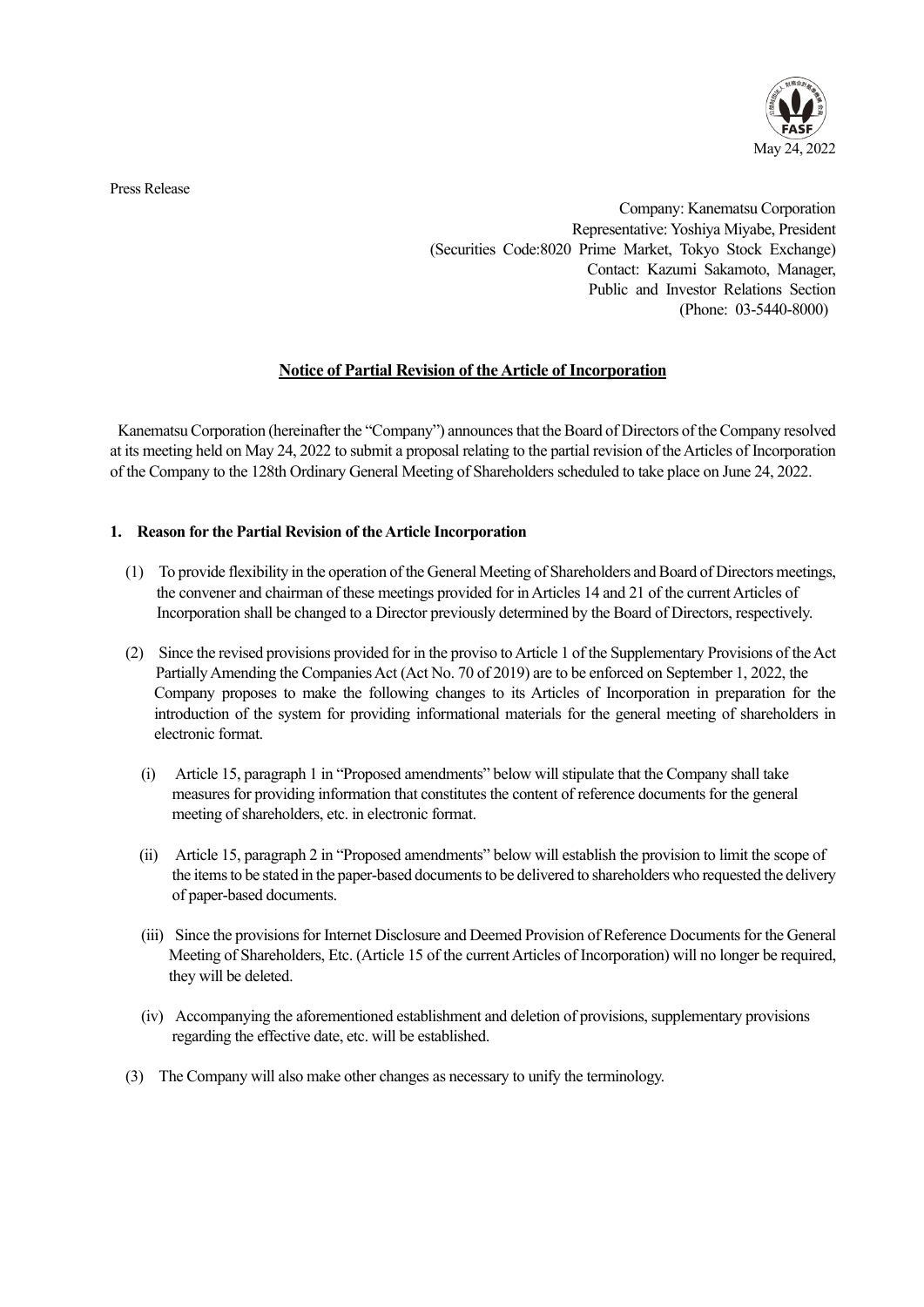## **2. Details of the Revision of the Articles of Incorporation**

The details of the revision are as shown below.

## **3. Schedule**

Date of the General Meeting of Shareholders for revision of the Articles of Incorporation: June 24, 2022(Scheduled)

Effective date of the revision of the Articles of Incorporation: June 24, 2022 (Scheduled)

| Current Articles of Incorporation                       | Proposed amendments                                     |
|---------------------------------------------------------|---------------------------------------------------------|
| <b>Chapter 3 General Meeting of Shareholders</b>        | Chapter 3<br><b>General Meeting of Shareholders</b>     |
|                                                         |                                                         |
| Article 14 (Convener and Chairman)                      | Article 14 (Convener and Chairman)                      |
| 1. General meetings of shareholders shall be            | 1. General meetings of shareholders shall be            |
| convened and chaired by President of the                | convened and chaired by a Director                      |
| Company.                                                | predetermined by the Board of Directors by              |
|                                                         | resolution of the Board of Directors.                   |
| 2. If the President of the Company became               | 2. In the absence or disability of the Director         |
| disabled to act, another Director shall act in          | designated pursuant to the preceding                    |
| his/her place in accordance with the order              | paragraph, another Director shall act in his/her        |
| predetermined by the Board of Directors.                | place in accordance with the order                      |
|                                                         | predetermined by the Board of Directors.                |
| (Internet Disclosure and Deemed Provision<br>Article 15 | (Deleted)                                               |
| of Reference Documents for the General                  |                                                         |
| Meeting of Shareholders, Etc.)                          |                                                         |
| When the Company convenes a general                     |                                                         |
| meeting of shareholders, if it discloses                |                                                         |
| information that is to be stated or presented           |                                                         |
| in the reference documents for the general              |                                                         |
| meeting of shareholders, business report,               |                                                         |
| non-consolidated financial statements and               |                                                         |
| consolidated financial statements through               |                                                         |
| the internet in accordance with the                     |                                                         |
| provisions prescribed by the Ministry of                |                                                         |
| Justice Order, it may be deemed that the                |                                                         |
| Company has provided this information to                |                                                         |
| shareholders.                                           |                                                         |
| (Newly established)                                     | Article 15 (Measures, etc. for Providing Information in |
|                                                         | Electronic Format)                                      |
|                                                         | 1. When the Company convenes a general                  |
|                                                         | meeting of shareholders, it shall take measures         |
|                                                         | for providing information that constitutes the          |
|                                                         | content of reference documents for the general          |
|                                                         | meeting of shareholders, etc. in electronic             |
|                                                         | format.                                                 |

(Underlined portions indicate the proposed amendments.)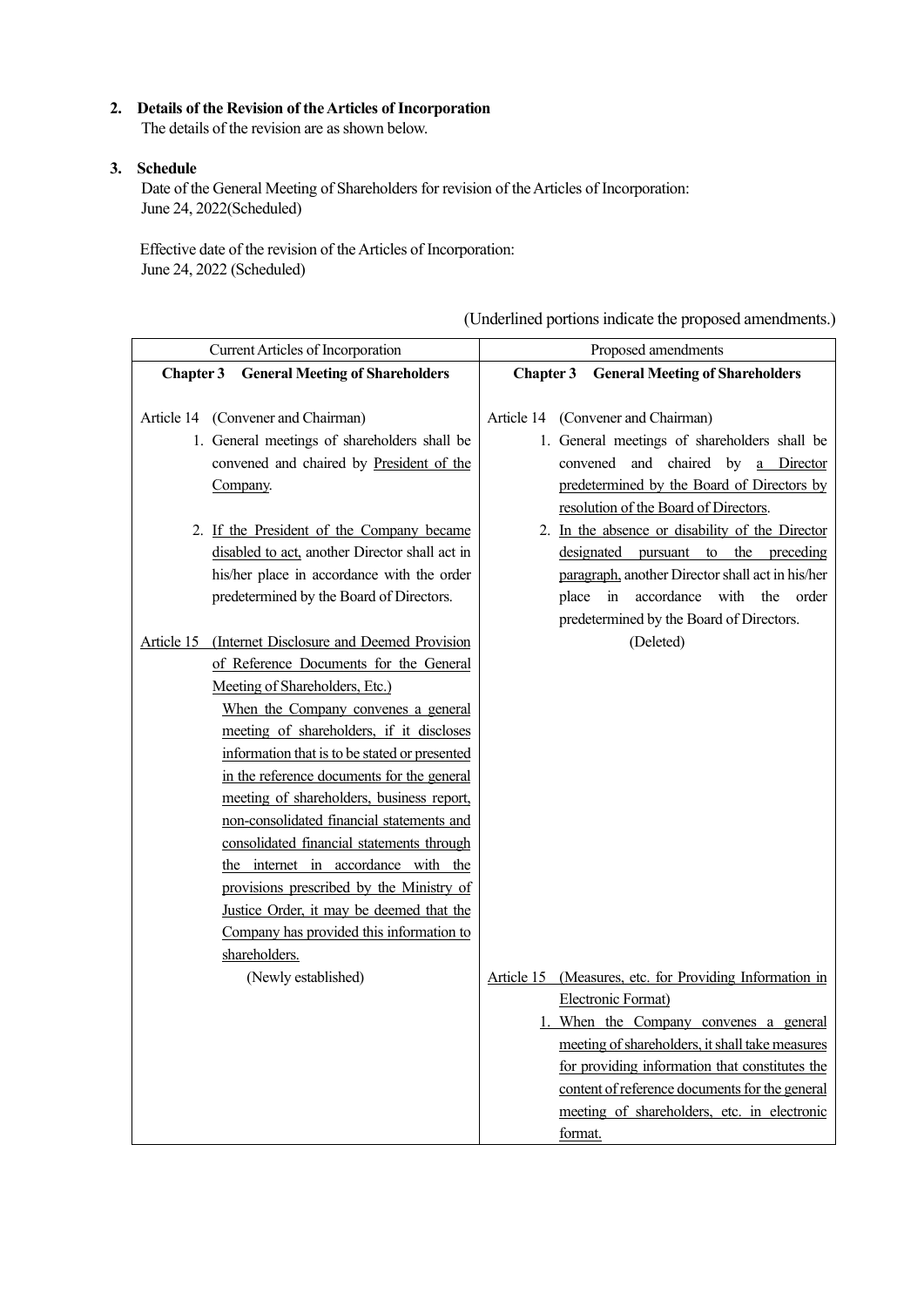| Current Articles of Incorporation                                                              | Proposed amendments                                                                |
|------------------------------------------------------------------------------------------------|------------------------------------------------------------------------------------|
|                                                                                                | Among items for which the measures for                                             |
|                                                                                                | providing information in electronic format                                         |
|                                                                                                | will be taken, the Company may exclude all                                         |
|                                                                                                | or some of those items designated by the                                           |
|                                                                                                | Ministry of Justice Order from statements in                                       |
|                                                                                                | the paper-based documents to be delivered to                                       |
|                                                                                                | shareholders who requested the delivery of                                         |
|                                                                                                | paper-based documents by the record date of                                        |
|                                                                                                | voting rights.                                                                     |
|                                                                                                |                                                                                    |
| Directors, Board of Directors and<br><b>Chapter 4</b><br><b>Executive Officers</b>             | Directors, Board of Directors and<br><b>Chapter 4</b><br><b>Executive Officers</b> |
|                                                                                                |                                                                                    |
| Article 21 (Convener and Chairman of the Board of                                              | Article 21 (Convener and Chairman of the Board of                                  |
| Directors Meetings)                                                                            | Directors Meetings)                                                                |
| 1. Unless otherwise provided by laws and                                                       | 1. Unless otherwise provided by laws and regulations,                              |
| regulations, the Chairman of the Company                                                       | a Director predetermined by the Board of Directors                                 |
| shall act as a convener and chairman of the                                                    | shall act as a convener and chairman of the Board                                  |
| Board of Directors meetings.                                                                   | of Directors meetings.                                                             |
| 2. In the absence or disability of the                                                         | In case of inconvenience to the chairman,<br>2.                                    |
| Chairman of the Company, the President of                                                      | pursuant to the preceding paragraph, another                                       |
| the Company shall act as a convener and                                                        | Director shall act in his/her place in accordance                                  |
| chairman of the Board of Directors meetings,                                                   | with the order predetermined by the Board of                                       |
| and if the President became unable to act,                                                     | Directors.                                                                         |
| another Director shall act in his/her place in                                                 |                                                                                    |
| accordance with the order predetermined by                                                     |                                                                                    |
| the Board of Directors.                                                                        |                                                                                    |
| Articles 22-23<br>(Omitted)                                                                    | Articles 22-23<br>(Unchanged)                                                      |
| Article 24 (The Board of Directors Rules)                                                      | Article 24 (Change in Japanese only; English unchanged)                            |
| Matters concerning the Board of Directors                                                      | (Change in Japanese only; English unchanged)                                       |
| shall be governed by the Board of Directors<br>Rules established by the Board of Directors, in |                                                                                    |
| addition to laws and regulations or these                                                      |                                                                                    |
| Articles of Incorporation.                                                                     |                                                                                    |
|                                                                                                |                                                                                    |
| <b>Audit &amp; Supervisory Board</b><br><b>Chapter 5</b>                                       | Chapter 5<br><b>Audit &amp; Supervisory Board</b>                                  |
| Members and Audit & Supervisory                                                                | Members and Audit & Supervisory                                                    |
| <b>Board</b>                                                                                   | <b>Board</b>                                                                       |
|                                                                                                |                                                                                    |
| Article 31 (The Audit & Supervisory Board Rules)                                               | Article 31 (Change in Japanese only; English unchanged)                            |
| Matters concerning the Audit & Supervisory                                                     | (Change in Japanese only; English unchanged)                                       |
| Board shall be governed by the Audit &                                                         |                                                                                    |
| Supervisory Board Rules established by the                                                     |                                                                                    |
| Audit & Supervisory Board, in addition to laws                                                 |                                                                                    |
| and regulations or these Articles of                                                           |                                                                                    |
| Incorporation.                                                                                 |                                                                                    |
|                                                                                                |                                                                                    |
|                                                                                                |                                                                                    |
|                                                                                                |                                                                                    |